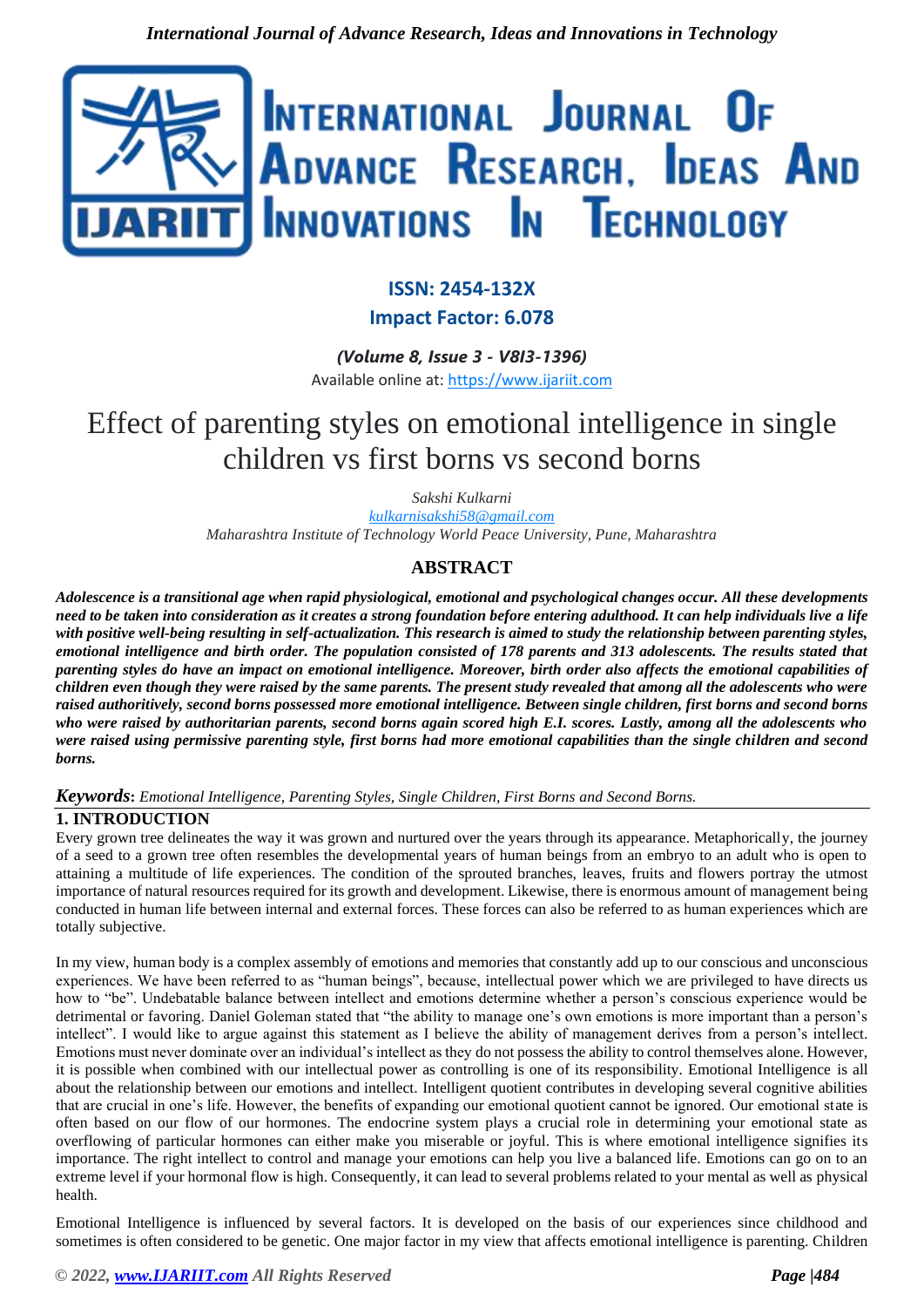spend their fundamental years of life with their family. Adolescence, when a child goes through several changes in his body and mind, parenting plays a crucial role as a child's behavior reflects how he/she was grown. However, there are several environmental factors as well that can be associated with a child's responses and behavior. There are few researches done that stated that family size can also affect a child's emotional intelligence. A positive home environment is necessary to develop an optimistic way of thinking.

Mayor and Salovey, in 1990, coined the term "emotional intelligence". According to them emotional intelligence is the ability to perceive our emotions, understand them efficiently and control them accurately, and applying these skills in interpersonal interactions too. Several studies were conducted that showed relationship between perceived emotional intelligence and psychological adjustment during adolescence. With respect to gender differences in emotional intelligence, several studies illustrated higher emotional intelligence in women than men (Fernandez Berrocal and Ramos Diaz, 1999).

According to 2019 UNICEF Data, adolescents, refers to those who fall between ages 10 and 19, comprising 16 percent of the world's population, 1.2 billion of 7.9 billion. Adolescence represents that phase of life when the brain is most malleable and rapid changes occur emotionally, physically and psychologically. When encountered by an unusual situation, they find difficulty in facing them with confidence and efficiency as they lack experience and emotional intelligence to handle them with an adaptive approach. The period of adolescence is described differently by psychologists with non-identical approaches. Sigmund Freud and Anna Freud looked at it as a period of sexual excitement and anxiety; identity crisis by Erik Erikson; cultural relativism by Margaret Mead; dominant value direction by Eduard Spranger; logical and abstract thinking by Piaget; and modelling by Bandura.

Adolescence is a transitional period, wherein teenage is in the limelight as children are most vulnerable then. They go through puberty and turn very inquisitive when they encounter something that stimulates their limbic system. Teenagers are mostly influenced by social environment and therefore experience difficulty in maintaining a healthy relationship with their parents. Teens experience several emotional changes which increases their confidence and ego, resulting them in not seeking advice from their parents. They are mostly self-centered and prefer being by themselves. Sexual related behavior is also developed among adolescents. Sexual curiosity leads to sexual behavior (Putro, 2017).

The relationship between parenting styles and emotional intelligence is scarcely investigated. The amount of time mothers spent with their children was associated positively with the various aspects of children's emotional intelligence (Alegre,2012). Parenting styles is related to adaptability, emotion regulation and impulsiveness. Self-esteem, self-motivation and stress regulation in adolescents is affected by parenting styles (Mileusky et al, 2007). With respect to possessing the ability of regulating stress, children raised by authoritative parents had less internalized distress, while those who were raised by authoritarian parents had more stress issues and less emotional strength (Steinberg et al. 1994). Family interactions and authoritative parenting style has been linked with higher levels of happiness among adolescents (Furnham and Cheng.2000). As parenting style reflects the parent's attitude towards his/her child, it creates an emotional climate, and it would result in negative emotional reactivity and insecurity.

There are several studies done that have stated effects of birth order on education and labor market outcomes. Parents and families face several financial as well as emotional phases in their life which often leads to unequal distribution of resources and values across all their children. In the same family, one child may grow up with a proper financial background and comfort while the other might be raised while facing several hardships and challenges. This affects the child's emotional quotient as the one grown with more hardships might know the value of things better. Non-identical attitudes and characteristics of parents towards siblings in the same family might contribute to changing home environments and differences in the values in two children raised by same parents. Zajonc (1976), stated that later borns may receive better cognitive stimulation and care from parents than older siblings.

An adolescent brain undergoes rapid changes in terms of emotions, wherein self-control is not parallely developed at the same pace. Limbic system, which is the primitive area of the brain in humans and mammals as well, develops fasters during adolescence, then the prefrontal cortex. The main function of the prefrontal cortex is self-control and judgement. The limbic system is stimulated and triggered in adolescents by various things such a sexual experience, horror films, social media, gossip, parties, friends, etc. Adolescents are more inclined towards risk taking behavior. Therefore, emotional intelligence usually lacks in them due to incomplete development of the prefrontal cortex.

In addition to this, Daniel Kahneman stated two ways of thinking, naming them System 1 and System 2. System 1 is somewhat related to the limbic system, its quick responses are driven initially by emotions and are considered self-protective. System 1 thinking is dominant in most adolescents, resulting in many of them being self-centered. System 2 thinking is more analytical in nature. High amount of emotional intelligence is required to follow judgements and decisions coming from the system 2. Several stressful changes occur during adolescence which can be both personal as well as social in nature that can lead to different emotional reactions.

## **2. OVERVIEW**

Everyone recognizes the importance of intelligent quotient which is responsible for our reasoning ability, likewise, enlarging one's emotional quotient is vital which helps in maintaining the hormonal equilibrium. Emotion is an innate component of human body which is present since birth; attaining the ability to utilize them sensibly is the key. Emotional intelligence is shaped within us since our childhood through several kinds of situations we undergo. It molds human personality accordingly which can result in positive as well as negative outcomes. Taking a look at the current scenario regarding the rise in adolescents with minimal emotional capabilities, parents, who are their primary care givers, can direct their attention towards the reason why coping emotionally has become such a severe problem among children. Therefore, parents can often alter their styles they have adopted to nurture and raise their children in order to build a positive parent-child relationship which can consequently help parents keep a note of the child's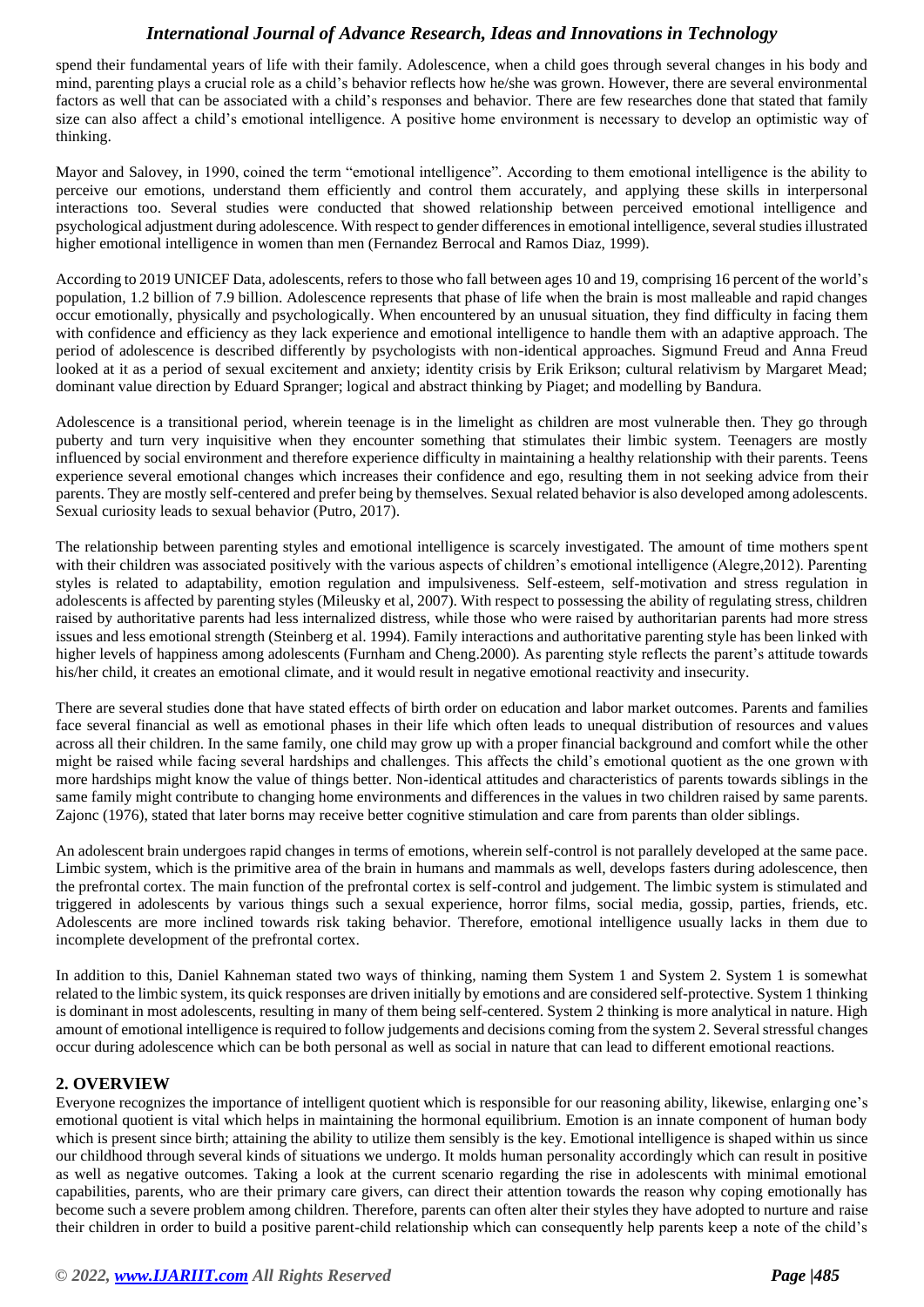emotional development. Being inattentive during the child's growth years (12 to 19), when major changes take place, can be detrimental as it can affect the child's young and well as late adulthood. Implementation of responsibilities adequately as parents can help bring out youth with substantial amount of mental stability.

#### **Present study**

The present study details about emotional intelligence in adolescents who are first Borns, second Borns as well as those who have no siblings, which is influenced by different parenting styles. The core reason why this study has categorized adolescents into three different types based on their birth order is because at times there is dissimilarity in parenting styles associated with siblings.

#### **Statement of the problem**

Emotions are a topic of concern in everyone's life, hence, managing them and utilizing them correcting and efficiently is essential. Emotional intelligence, concisely summarizes the integral action of consciously supervising your emotions while confronting incompatible or identical situations. Mental illnesses that include emotional dysfunctionality such as anxiety and depression, are increasing predominantly in teenagers and older adolescents. Addressing these issues and working on the cause that is giving rise to mental complications is vital.

Adolescents, who are facing a dilemma while coping with problems in context with emotionality, certainly lack emotional intelligence. Emotions are psychological and mental responses and reactions that are already present in children since their childhood, what is needed is nurturing them in such a way that they develop the ability to utilize them wisely while undergoing an unplanned situation. Emotional intelligence is something that can be developed strongly within oneself through facing different circumstances that are emotionally challenging, which could result in emerging as an individual with adequate amount of emotional quotient to face the upcoming distinct situations. Its importance must not be passed over as it influences one's way of being.

Parents, who are the primary caregivers, play an important part in building their child's emotional capabilities. The emotional capabilities of adolescents are developed through several ways, of which family atmosphere is one. The way a child is raised to be in charge of his/her as well as other's emotions, alters one's personality. Henceforth, it is important that parents pay substantial amount of attention at their child's emotional development and family environment which might determine the child's psychological strength. Before entering the teenage, children have high amount of attachment with their parents because most of their needs are fulfilled by their caregivers. Children experience a sense of security and convenience when communicating with their parents. However, this is not applicable in all families as few parents prefer keeping a strict environment in the house which at times suppresses a child's emotions and thoughts. This can hamper the child's emotional development wherein his/her emotions were not given a chance to vent out when they must have. This might result in accumulation of mixed emotions which the child might face a hard time in dealing with them at the same time. Few families prefer maintaining a relaxed environment where a child has full independence to act according to his will and would not be questioned regarding his behavior. This might sometimes make children make the wrong choices as they were not governed by any authority to make them realize about certain limitations. Apart from these two family environments that parents choose to execute in their house, few parents are in favor with maintaining at atmosphere that is transitional and adaptable to new change. Such parents act strict as well as friendly depending on the situations to conserve the parent-child relationship. All these parenting styles can determine a child' emotional intelligence, therefore, parents must be aware of their choices and decisions as it may affect their child psychologically and emotionally.

To outline, parent-child relationship is crucial when inferring an adolescent's level of emotional intelligence.

#### **Objectives of the study**

1. To study the difference in emotional intelligence in single children, first borns and second borns.

2. To study whether parenting styles have an effect on their child's emotional intelligence.

#### **Hypothesis**

Parenting style can have an effect on emotional intelligence.

#### **Alternate Hypothesis:**

There is a difference in emotional intelligence in single children, first borns and second borns.

#### **Null Hypothesis:**

There is no difference in emotional intelligence in single children, first borns and second borns.

#### **Sample**

- 178 parents solve the parent styles questionnaire that was circulated through google forms.
- Overall 39% parents practiced authoritative style, 32% authoritarian style and 29% permissive parenting style.

#### **Table 1.1**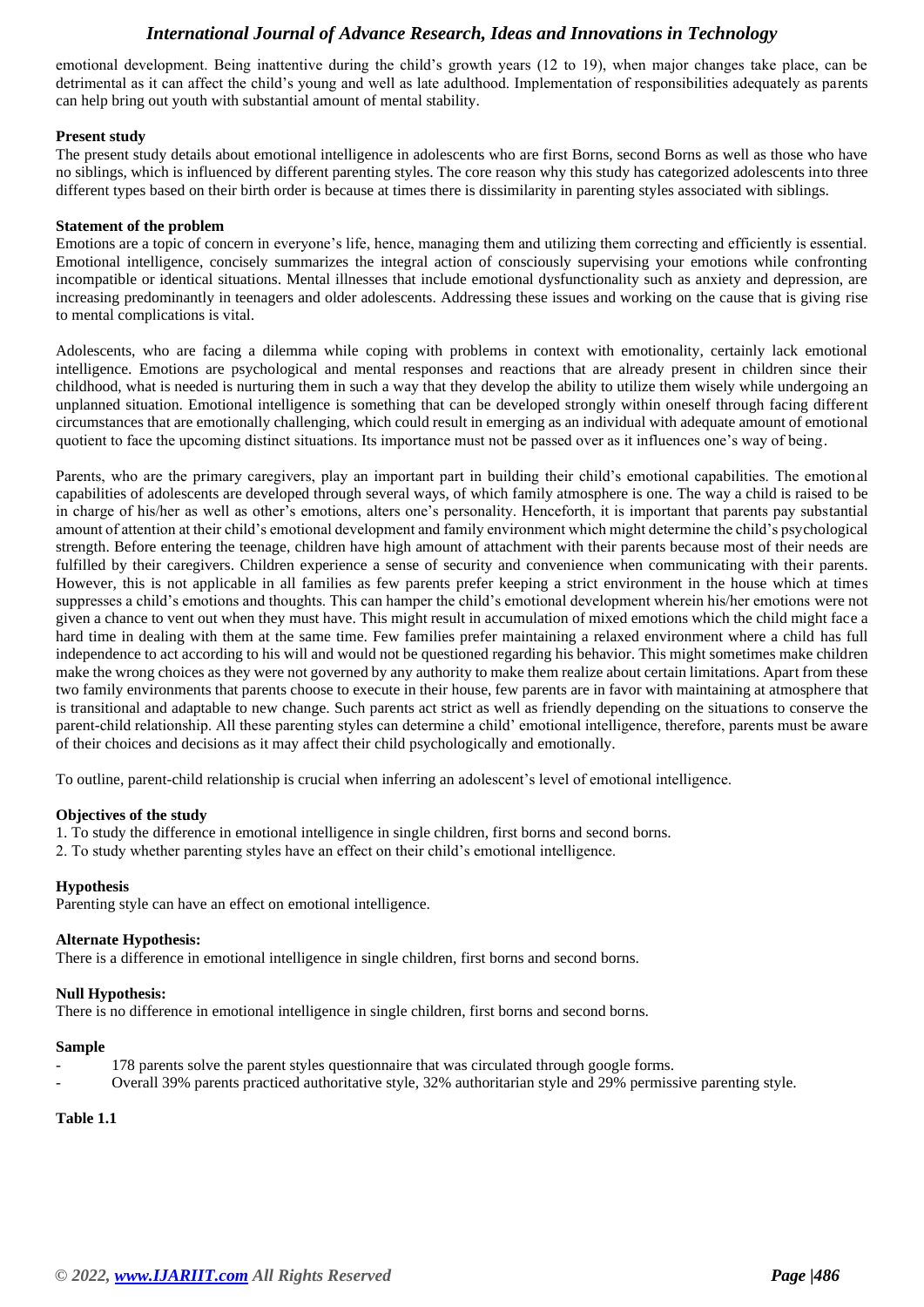

A total of 313 adolescents participated in the research

| Table 1.2     |                        |                    |                     |
|---------------|------------------------|--------------------|---------------------|
|               | No. of single children | No. of first borns | No. of second borns |
| Authoritative |                        |                    |                     |
| Authoritarian | 36                     | 29                 |                     |
| Permissive    |                        | 33                 |                     |
| Total         | 109                    | 97                 |                     |

#### **Tools used:**

## **To administer emotional intelligence:**

- TEIQue-SF: Trait Emotional Intelligence Questionnaire-short form (Petrides K.V., 2009)

- This test consists of 30 questions.

- This test is based on the full form of Trait Emotional Intelligence Questionnaire.
- The score for each question ranges from 1 to 7, 1 being the lowest and 7 being the highest.
- The test includes 2 items from each of the 15 facets from TEIQue.

#### **To examine the parenting styles:**

- Parenting Styles- Parenting Styles Questionnaire (Based on: Robinson, C., Mandleco, B., Olsen, S. F., & Hart, C. H. (1995). Authoritative, authoritarian, and permissive parenting practices: Development of a new measure. Psychological Reports, 77, 819– 830.)

- The test was categorized into 3 sections- authoritarian parenting style, permissive parenting style and authoritative parenting style.

- Authoritative parenting style section had 13 questions, authoritarian parenting style section also consisted of 13 question, lastly, permissive parenting style section has 4 questions.

## **3. PROCEDURE**

#### **To measure the TEIQue scores:**

a) The TEIQue-sf was circulated through google forms forwarded in WA schools groups and personal contacts.

b) Children aged between 13 to 19 were asked to solve the questionnaire.

c) A total of 313 TEIQue scores were collected where in 109 students were single children, 97 students were first borns and 107 students were second borns.

d) The https://psychometriclab.com/ site has a readymade TEIQue 30 questions form available (excel template).

e) After filling the scores in the excel template, the same site had a scoring engine, wherein the filled excel template was supposed to be submitted and it would automatically yield scores.

f) Under scoring, well-being, sociability, emotional and self-control were scored separately and it also provided scores as a whole which signified the participant's emotional intelligence.

#### **To measure parenting styles:**

a) The parenting styles questionnaire was circulated through google forms.

b) A total of 178 parents solved the self-report questionnaire.

c) The authoritarian section and authoritative section consisted of 13 questions each, and permissive section consisted of 4 questions. The questionnaire used a 6-point Likert scale ranging from 1 (never) to 6 (always).

d) In order to yield scores of each section separately, the scores for authoritarian and authoritative parenting styles were calculated by dividing the two separate scores of each of the respective sections by 13. To calculate the score of permissive parenting style, the total score of this section was divided by 4.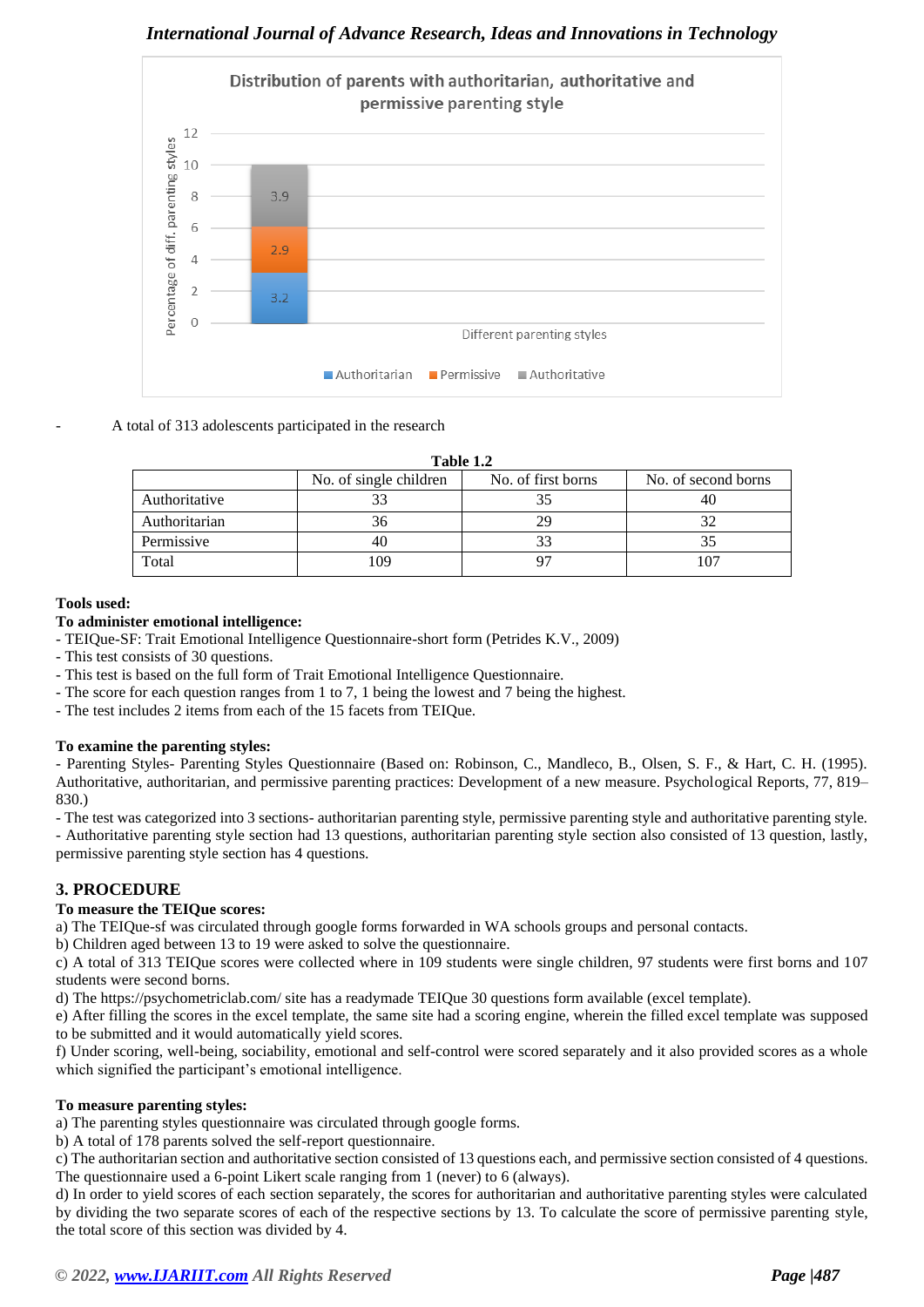e) Then to determine which parenting style the particular participant possess, the scores of the three sections were compared. The section in which the participant scored highest, the was parenting styles practiced by the participant at home to raise his/her child.

## **Associating relationship between E.I. scores and Parenting styles:**

The E.I. scores of single children with authoritative parents was calculated separately, the E.I. scores of first borns with authoritative parents was calculated separately and the E.I. scores of second borns with authoritative parents was calculated separately. Similar process was followed with authoritarian and permissive parenting style. The scores of single children, first borns and seconds borns were calculated separately with authoritarian and permissive parents respectively. Lastly, all the 9 yielded Emotional Intelligence scores were compared with respect to the parenting styles and birth order which affected the E.I. score.

#### **4. RESULTS Emotional Intelligence Scores: Pie Chart 1.1**



#### **Pie Chart 1.2**



## **Pie Chart 1.3**

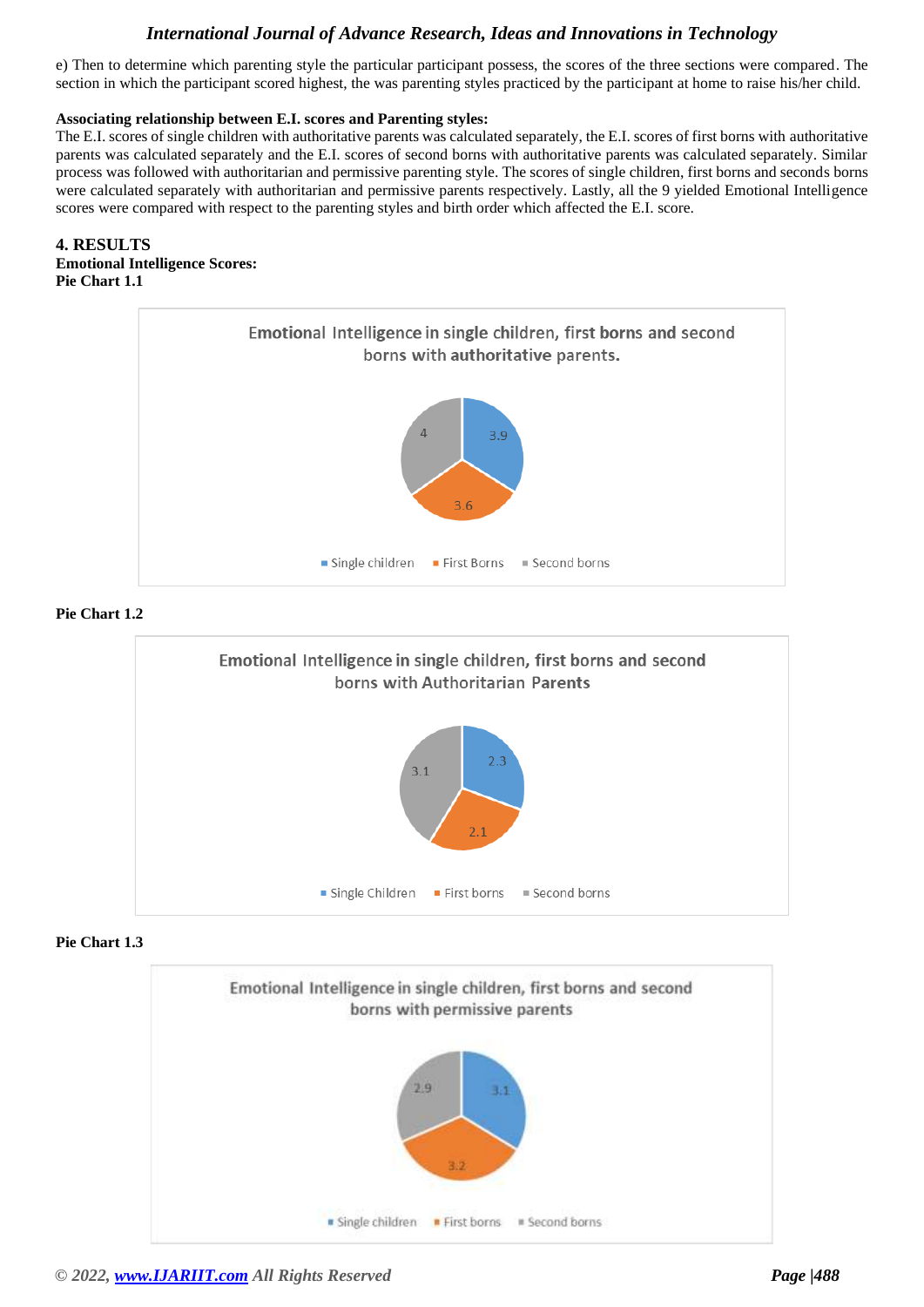| Table 2.1: Descriptive statistics for emotional intelligence in single children, first borns and seconds borns with |  |
|---------------------------------------------------------------------------------------------------------------------|--|
| authoritative parents:                                                                                              |  |

|                           | Single Children | <b>First Borns</b> | Second Borns |
|---------------------------|-----------------|--------------------|--------------|
| <b>Total Number</b>       | 33              |                    | 40           |
| Mean                      | 3.9             |                    |              |
| Mode                      | 4.2             |                    |              |
| Median                    | 3.9             |                    |              |
| <b>Standard Deviation</b> | 0.33            | 0.45               | 0.49         |

#### **Table 2.2: Descriptive statistics for emotional intelligence in single children, first borns and second borns with authoritarian parents:**

|                           | Single Children | <b>First Borns</b> | Second borns |
|---------------------------|-----------------|--------------------|--------------|
| Total number              | CC              | 29                 |              |
| Mean                      | 2.3             | ۷.                 |              |
| Mode                      |                 |                    |              |
| Median                    | 2.3             |                    |              |
| <b>Standard Deviation</b> | 0.46            | 0.47               | 9.56         |

#### **Table 2.3: Descriptive statistics for emotional intelligence in single children, first borns and seconds borns with permissive parents:**

| wux viiws          |                 |             |              |
|--------------------|-----------------|-------------|--------------|
|                    | Single Children | First borns | Second borns |
| Total number       | 40              |             |              |
| Mean               |                 |             | 2.9          |
| Mode               |                 |             |              |
| Median             |                 |             |              |
| Standard deviation | 1.74            | 0.57        | በ 73         |

**Pie Chart 1:** Illustrating the E.I in single children, first borns and second borns who were raised authoritively.

The data represents that emotional intelligence was higher in second borns (4.0) who were raised in an authoritative environment. The scores of first borns and single children were 3.6 and 3.9 respectively.

**Pie Chart 2:** Illustrating the E.I. scores in single children, first borns and second borns by authoritarian parents.

The chart represents that the level of emotional intelligence was higher in seconds borns (3.1) who were raised in an authoritarian way. Single children and first borns scored comparatively low at 2.3 and 2.1 respectively.

**Pie Chart 3:** Illustrating the E.I. in scores in single children, first borns and second borns who were raised permissively.

The data represents that first borns possessed higher average emotional intelligence who were raised in a permissive environment (3.2). Single children scored slightly low with 3.1 and second borns scored lowest with a 2.9.

## **5. ANALYSIS**

**Table 3.1: One way Anova to find the differences in emotional intelligence scores of single children, first borns and second borns with authoritative parents:**

| F critical   | 3.08   |
|--------------|--------|
| F calculated | 8.26   |
| P value      | 0.0004 |
|              |        |

**Table 3.2: One way Anova to find the differences in emotional intelligence scores of single children, first borns and second borns with authoritarian parents:**

| F critical   | 3.09  |
|--------------|-------|
| F calculated | 35.62 |
| P value      | 3.05  |
|              |       |

#### **Table 3.3: One way Anova to find the differences in emotional intelligence scores of single children, first borns and second borns with Permissive parents:**

| F critical   | 3.08 |
|--------------|------|
| F calculated | 1.69 |
| P value      | 0.18 |
|              |      |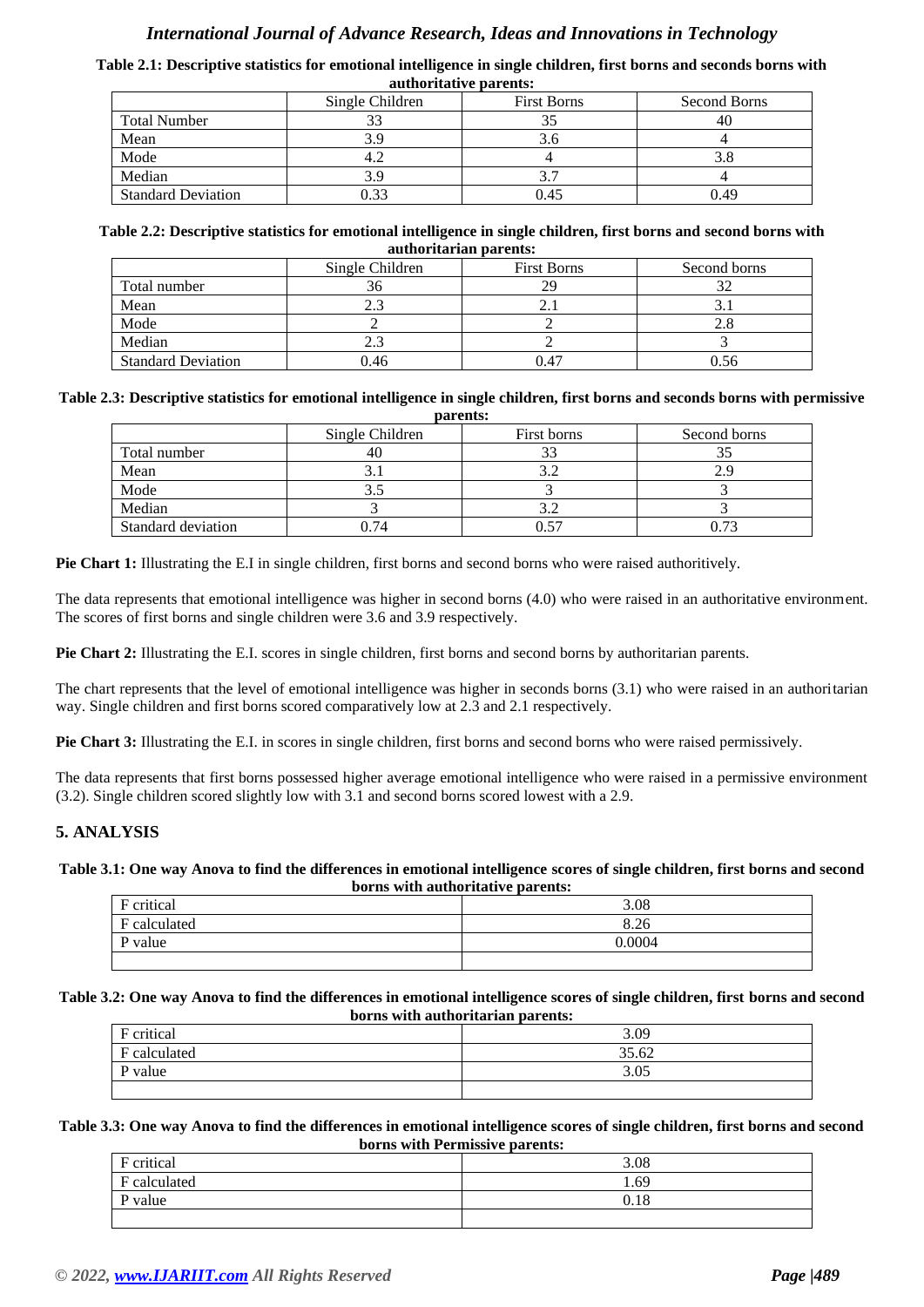All the f calculated values are greater than the f critical values, hence we reject the null hypothesis. We accept the hypothesis that there is difference in emotional intelligence in first borns, second borns and third borns.

## **6. DISCUSSION**

The present study illustrated the different levels of emotional intelligence possessed by adolescents who were raised in different environments (parenting styles). The study revealed that second borns scored high on E.I. who were raised authoritively among all the adolescents who were raised by authoritative parents. Secondly, 3.1 was the emotional intelligence score obtained by second borns who were raised in a strict environment (authoritarian parents), which was more than the first borns and single children who were raised by parents using similar parenting style. Lastly, between single children, first borns and second borns who were raised permissively, first borns scored higher with an average 3.2. Among all the single children, those who were raised authoritively had better emotional capabilities. Out of all the first borns who solved the questionnaire, those who were raised by authoritative parents scored higher than others who were not raised authoritively. And lastly between all the second borns, those who were raised in an authoritative environment had more emotional intelligence.

The observable differences in the emotional intelligence scores might be an indicator that parenting styles play an important role in determining their child's emotional world. It is extremely essential that parents pay extra attention to the way their child is growing emotionally. Since children spent the fundamental years of their life in their family, family environment is extremely influential. Most children look at their parents as an authority figure and abide by the limitations set by them.

Discussing about emotional quotient, its enhancement since childhood is essential as these skills help us be adaptable, confident and develops our mental well-being. Schools students often go through extreme feelings such as stress, jealousy, competitiveness, etc., if they do not have the right ability to manage all these emotions effectively, it might hamper their thinking skills compelling them to take incorrect/Inappropriate decisions. Those all who can handle such situations with appropriate management of emotions, have a better perspective towards challenging situations. They are self-motivated and possess good stress-management skills.

As righty stated by Aristotle, humans are social animals. They have the need of being surrounded by people all the time. And, this is true in the case of adolescents, they experience strong social needs which makes them feel secure and important. They seek maximum emotional support from their friends and social connections. Possessing good interpersonal skills makes children confident and perseverant. Social and emotional skills are very important to preserve your values and principles in all kinds of situations. Those who have them, are likely to be successful in all parts of their life wherein they know how to handle challenging situations effectively.

As mentioned earlier, adolescent brain experiences rapid changes and limbic system is the fastest growing part of the brain. Limbic system is considered to be associated with emotional and behavioral responses. It is stimulated by all those things that can give us pleasure and a sense of excitement. Therefore, teenagers often ignore the consequences associated with risky behaviours and are often involved in actions those cause excitement and thrill. Most of them do not have the ability to deal with their emotions effectively. This might also be because the prefrontal cortex in our brain, is responsible for all the cognitive and reasoning abilities. This part of the brain develops last during late adolescence (18 to 21 years). Recent researches have proved that the prefrontal cortex does not develop until age 25.

EQ education is very important and needs to be involved in the school curriculum. It can help children understand about the management and emotions. It can result in them having better social relationships and self-concept. EQ skills can improve problem solving skills and self-regulation. During adolescence, students consider themselves very confident and think critically during most situations and parallely allow peer pressure to affect them. Adolescents often are inclined towards competing others of their age where they want to capture the 1<sup>st</sup> position every time. In this process, they do not take an extra effort to explore their unique capabilities and find it difficult to accept themselves the way they are. Self-talk is an EQ skill which when developed in students will help them boost their sense of self.

Apart from mental development, adolescents go through several physical changes. Most of their physical changes are driven by the rush of emotions which they experience. They exhibit more curiosity in knowing adult behaviours such as cigarettes, alcohol, sex, drug use, etc. it is very important that they stay by their values and principles and do not let negative experiences affect them. They must have enough self-control and decision making skills because this age is associated with behaviours which are risky in nature. Parents play an important role in the development of EQ skills. Therefore, it is essential for them to know the importance of emotional intelligence. A study was conducted by Karin et al in 2013, which showed the emotional intelligence of around 200 children. The study revealed that children who were raised authoritively possessed adaptive emotional regulation than those who had authoritarian parents. Adolescents who were raised with low nurturance and high over protection had increased risk of depressive symptomatology (Karin et al. 2013). Alegre (2012), found that there was no relation between mother's self-reported parenting style and children's emotional intelligence. Based on Morand's (1999), there is a positive relationship between birth order and emotional intelligence, because later borns have one or more than one siblings from the time they are born.

Learning and managing different emotions is a part of socialization and it begins at home. The type and extent of socialization one might receive from his/her family depends on the family size and birth order.

Morand (1999), found that there is a positive relationship between family size and the ability to recognize emotions by facial expressions. Participants were shown various faces that depicted different emotions. They were given a task to recognize which of the seven emotions each face was expressing. The study found that those who came from larger families often chose the correct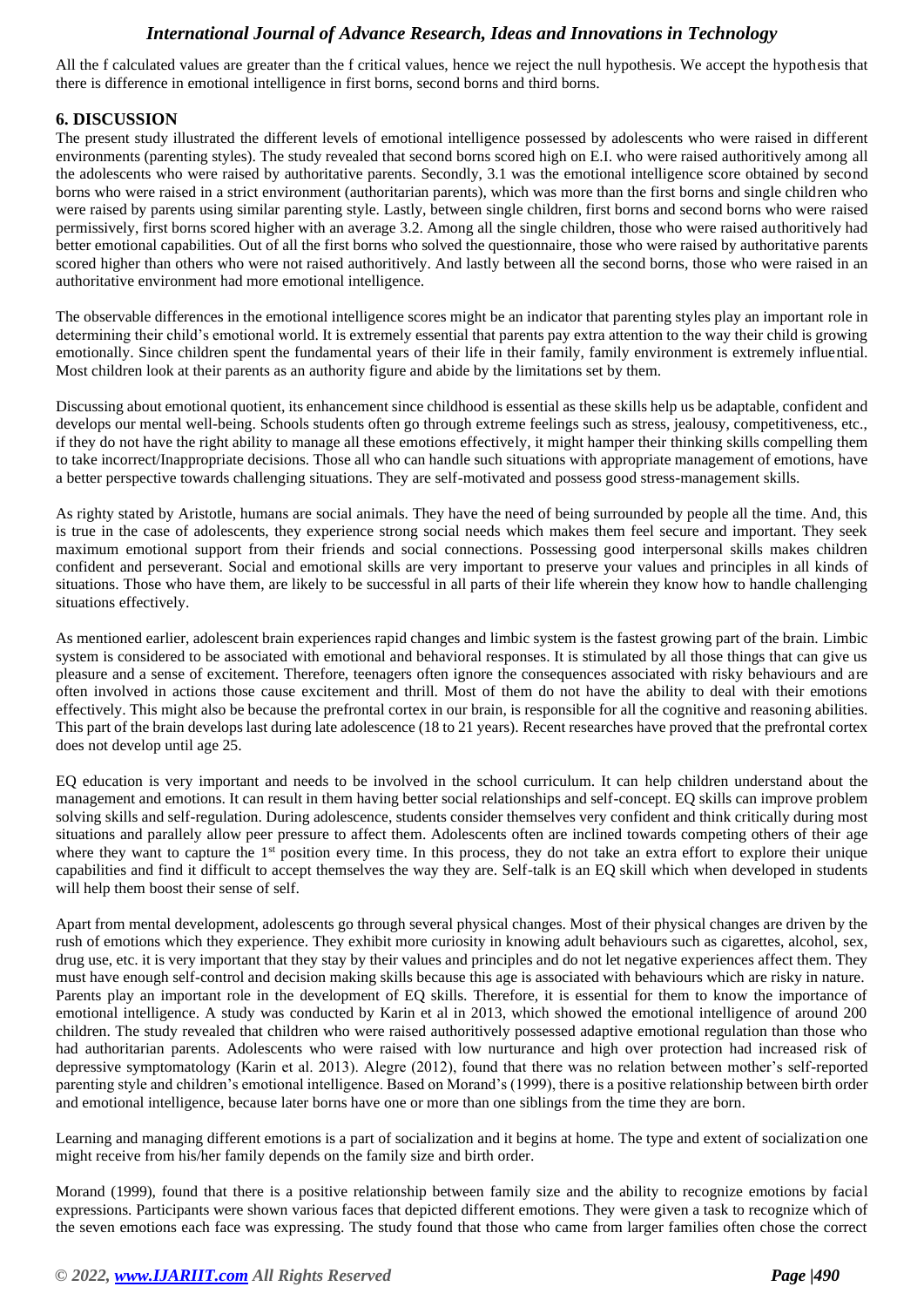emotion. Morand argued that those who were grown in larger families had higher level of emotional intelligence as they are raised with maximum social interactions resulting in them knowing various emotions and feelings.

According to Adler, inferiority complex is essential for a person to get motivated to achieve something and contribute to the development of personality in several ways. If individuals maintain inferior feelings based on different birth order position, they demonstrate greater tendency to acquire maladaptive personality characteristics. Hence, birth role plays a significant role in determining one's development of personality.

In this research, second borns who were raised authoritively scored high emotional intelligence scores than single children and first borns who were raised in the same family environment (Pie chart 1.1). In my view, this could have happened maybe because while taking care of first borns, parents experience their journey of being parents for the first time in their life. They might make some mistakes, also be a little more over-protective. Parents might sometimes feel hesitant while sending their first kids out of their house, worrying regarding their safety and security. While taking care of second borns, parents are more experienced and have an idea how exactly children think in their toddlerhood and childhood. They are not very doubtful while performing certain things as they know what an approximate response/result is going to be. And talking about single children, their emotional intelligence is slightly less than second borns with authoritative parents. This might be because of family size because as mentioned before, family size is a predictor of emotional intelligence. The bigger the family, the more amount of socialization children experience and exposure to different kinds of emotions and situations. Single children grow with no siblings and hence forth do not know any alternate way to react to a particular situation. Since childhood, they have their own space and things which they are not used to sharing. In such situations, authoritative parenting style plays an important role where in parent practices positive parenting which outweigh the drawbacks of being a single child. Parents are supportive and warm, resulting in them forwarding strong value and principle system in to their children. A healthy communication between parents and children results in a secure attachment, which develops optimism in children as there is righteous exchange of thoughts.

Now talking about authoritarian parents, seconds borns exhibited higher emotional intelligence than first borns and single children who were also grown by authoritarian parents (Pie Chart 1.2). Authoritarian parents believe in maintaining a strict environment at home resulting in children suppressing their emotions and feelings. They experience this constant fear of getting unusual harsh reaction from their parents when they try to share something. As quoted by writer Coollen Hover "All humans make mistakes", however, authoritarian parents do not find making mistakes common and often use punishments to make sure they are not repeated. This makes children feel extremely nervous and petrified when they try to accept the mistake made by them in front of their parents. They know that there are least chances of them being forgiven with understanding and care. This study showed that seconds borns with authoritative parents had more emotional intelligence than all other adolescents grown with the same parenting style. This might be because second borns and first borns might often turn out to be each other's support, benefitting the second borns who have a companion at home to have a secure attachment. The first born might sometimes support the second borns knowing the fear the anxiety what the second born might be going through. Being the youngest, second borns might sometimes get little amount of freedom to socialize, whereas the eldest is often expected to take the major responsibilities at home. This might hamper the child' social as well as empathy skills.

29% of the research population in this study consisted of permissive parents. Permissive parents are those who are lenient and not very demanding. They believe in giving their children full independence of making their own decisions. This study revealed that first borns with permissive parents had better emotional capabilities than seconds borns and single children with parents who practiced the same parenting style. Between second borns and single children with permissive parents, single children scored better on E.I. As you can see in Pie chart 3, there are minor differences in the emotional intelligence in adolescents raised by permissive parents. This might be because all adolescents of such families got almost equal exposure and freedom. They were left on their own to manage and identify their emotion. They were allowed to make mistakes and were not punished for committing one.

There were several researches conducted to understand the responsibility level of siblings. Pulakos (1987), studies college students who had 2 to 9 siblings, he concluded that first borns take on more responsible roles. Additionally, he also stated that men showcased more irresponsible behaviour than women.

Harris and Morrow, in 1992, examined the association between birth order and responsibility, and also taking into consideration gender differences. The participants were university students who had two to four siblings. They study could not support the hypothesis that first borns are more responsible, however, they concluded that females are more responsible than men. They demonstrated a link between gender and responsibility. They also remarked that being responsible may be associated with age differences instead of birth order or gender.

There were many researches done to identify the relationship between birth order and dominance. Perlin and Grater (1984), did a study on participants with two siblings and had a maximum age difference of 4 years. The participants were raised in intact families. First borns compared themselves to be more dominant than the second and the last borns. Besides, younger siblings identified themselves to be more submissive than the older and middle one.

Another study by Harris and Morrow (1992) demonstrated that firstborn males are more dominant compared to firstborn females, whereas younger female siblings are more dominant compared to younger male siblings. Ashby et al. (2003) concluded that older siblings show more adaptive and maladaptive perfectionism compared to middle born and younger siblings. Taking into account objective environmental differences, researchers emphasize that each child is born into different conditions within the family. As an illustration, firstborns receive more attention from the mother. However, when second children are born, they have to share the parents" attention with the older siblings (Lasko, 1954).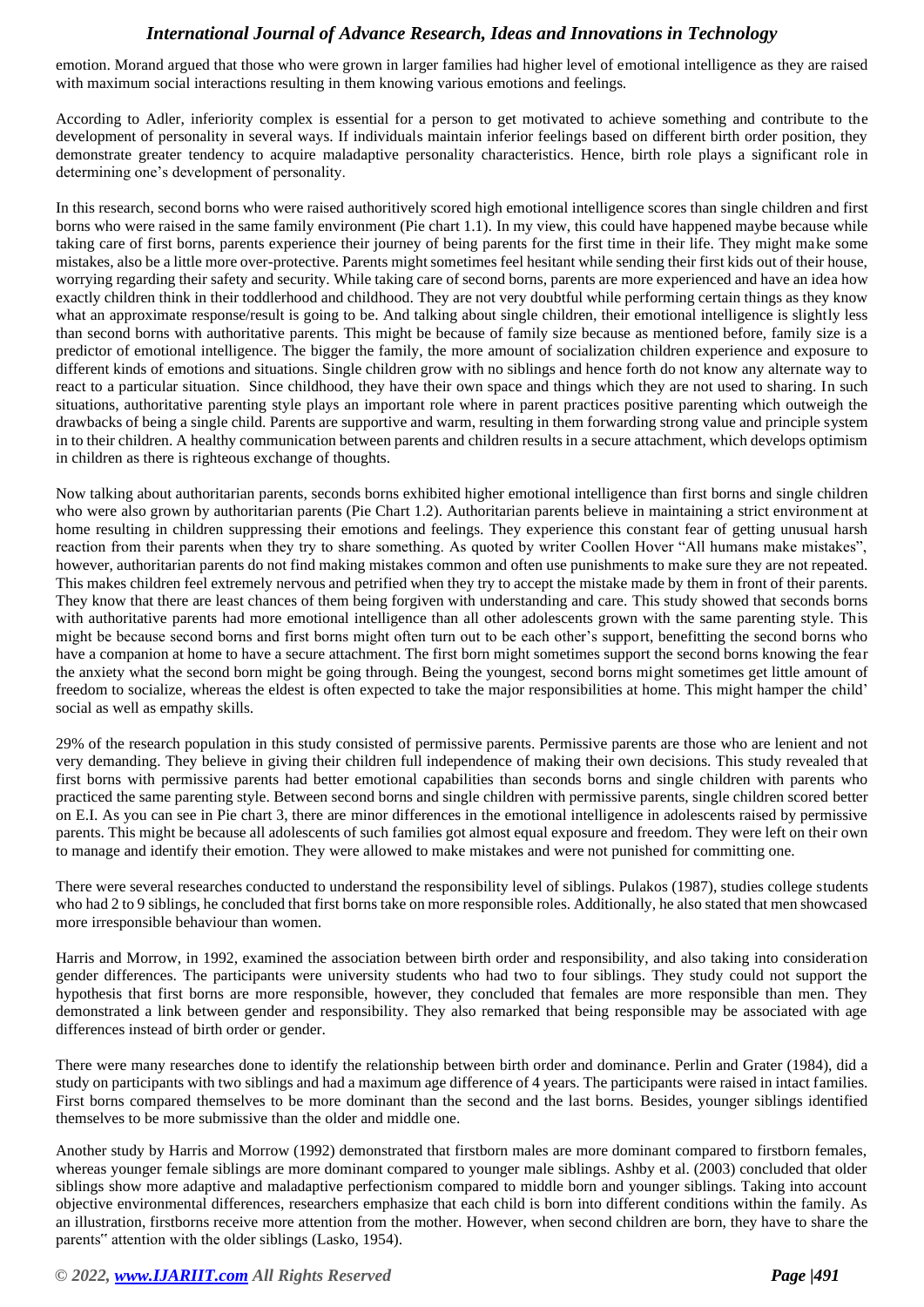## **7. CONCLUSION**

In conclusion, this study has tried to prove that parenting styles have a significant amount of effect on emotional intelligence in their children. Moreover, birth order is also an influencing factor when it comes to developing emotional capabilities. Parents need to know that children, when they are young, often seek for help because they look at their parents as an authority figure and role model. Children should be shown support and warmth which will create a wholesome parent-child relationship. Parents play an influential role in moulding and shaping the behavior of adolescents. Good parenting is authoritative in which parents keep eyes on their children and try to understand the mindset of their children. Authoritarian parents tend to control and exercise more than enough power for the future development of their children. Samiullah Sarwar (2016) suggested few tips for good parenting:

- Parents should opt for authoritative rather than authoritarian parenting style.
- Parents should spend time with their children because it can reduce the probability of developing delinquent behaviour.
- Parents should be continuously involved with children so that adolescents may be prevented from committing crimes and associating themselves with law breaking actions.

The importance of emotional intelligence should be taken into consideration by parents as well as schools as nurturing the brain when it is in its most malleable form is essential. The development of E.I skills is necessary in order to live a happier life and balance mental and emotional well-being.

#### **8. LIMITATIONS AND SUGGESTIONS**

The present research however, has some limitations and suggestions:

- Firstly, this research was taken place when the Covid19- pandemic was taking place. All the countries were shut into lockdowns; schools, colleges, universities, offices were closed. As mentioned earlier, humans are social animals and suddenly everyone got placed into a situation where they had to stop their social life. This has affected many people emotionally and psychologically. The Covid-19 Mental Disorders Collaboration concluded that there has been 27.6 percent increase in depressive disorders and 25.6 increase in anxiety disorders globally. The ability to adapt psychologically and emotionally was hampered due to low socialization. This might be a limitation where the obtained low emotional intelligence scores might be due to the pandemic. This research can be conducted again after the global pandemic is over, it might show some differences in the results.
- Family type (family size) was not taken into consideration in this research. There were many researches that have concluded that family size affects the emotional capabilities of children. The larger the family, more aware the children are about different emotions. They are given exposure to various situation and have family experiences different in nature. Those who live in smaller families do not have the habit of sharing, which can affect the emotional nature of the person. Further, this research when conducted can consider family size as a variable which will yield more clear and accurate results.
- There are several researches done on gender differences. Each and every personality trait is compared with gender. Similarly, it can be applicable to emotional intelligence as well. It is often said that women mature emotionally and mentally earlier by men. In an article by Haneen Bany-Mohammed (2020), he mentioned that the removal of neural networks and optimising of brain connectivity usually occurs during ages 10 to 12 in girls and 15 to 20 in boys. Which explains why females mature faster in certain emotional and cognitive areas than men. This research did not take gender differences into consideration. In the upcoming years, if gender difference is used as a variable, the results might tell the approximate age when boys and girls start developing maturely. It would also show the emotional capabilities of teenagers with respect to their gender.
- Socio-economic status is an important aspect which might affect the family environment. If the SES is below average, everyone is constantly facing some or the other stress and not letting them live with a peaceful mental state. Parents, in some situations, might not be stable mentally and find raising their children as a burden. This can affect their parenting style and lower the economic status, higher the number of rules when it comes to spending money. They find it difficult to provide their children proper nurturing. Parents with high economic status might not limit their children when it comes to spending money. This might cause a lenient attitude in children without understanding the value of money. Such children and families mostly do not know situations such as lack of money. Intense life situations sometimes make children stronger and empathetic. Children who are made available with all the things they demanded since childhood turn stubborn and self-centred. They expect to get the treatment they get in their house from everyone. They are not used it making adjustments and compromises. This might affect them emotionally by not making them empathetic. Therefore, in the next researches, socio-economic status can be used as a predictor of emotional intelligence.

## **9. REFERENCES**

- [1] Putro, K. Z. (2017). Memahami ciri dan tugas perkembangan masa remaja. APLIKASIA: Jurnal Aplikasi Ilmu-Ilmu Agama, 17(1), 25– 32.
- [2] Morand, D.A. (1999). Family size and intelligence revisited: The role of emotional intelligence. Psychological reports, 84, 643-649.
- [3] Ashby, J. S., LoCicero, K. A. & Kenny, M. C. (2003). The relationship of multidimensional perfectionism to psychological birth order. Journal of Individual Psychology, 59, 43-51.
- [4] Harris, K. A. & Morrow, K. B. (1992). Differential effects of birth order and gender on perceptions of responsibility and dominance. Individual Psychology, 48(1), 109-118.
- [5] Lasko, J. K. (1954). Parent behavior toward first and second children. Genetic Psychology Monographs, 49, 97-137.
- [6] Pulakos, J. (1987). The effects of birth order on perceived family roles. Journal of Individual Psychology, 43(3), 319-328.
- [7] Perlin, M. & Grater, H. (1984). The relationship between birth order and reported interpersonal behavior. Journal of Individual Psychology, 40(1), 2-28.
- [8] Zajonc, Robert B. 1976. "Family Configuration and Intelligence: Variations in Scholastic Aptitude Scores Parallel Trends in Family Size and the Spacing of Children." Science 192(4236):227–36.